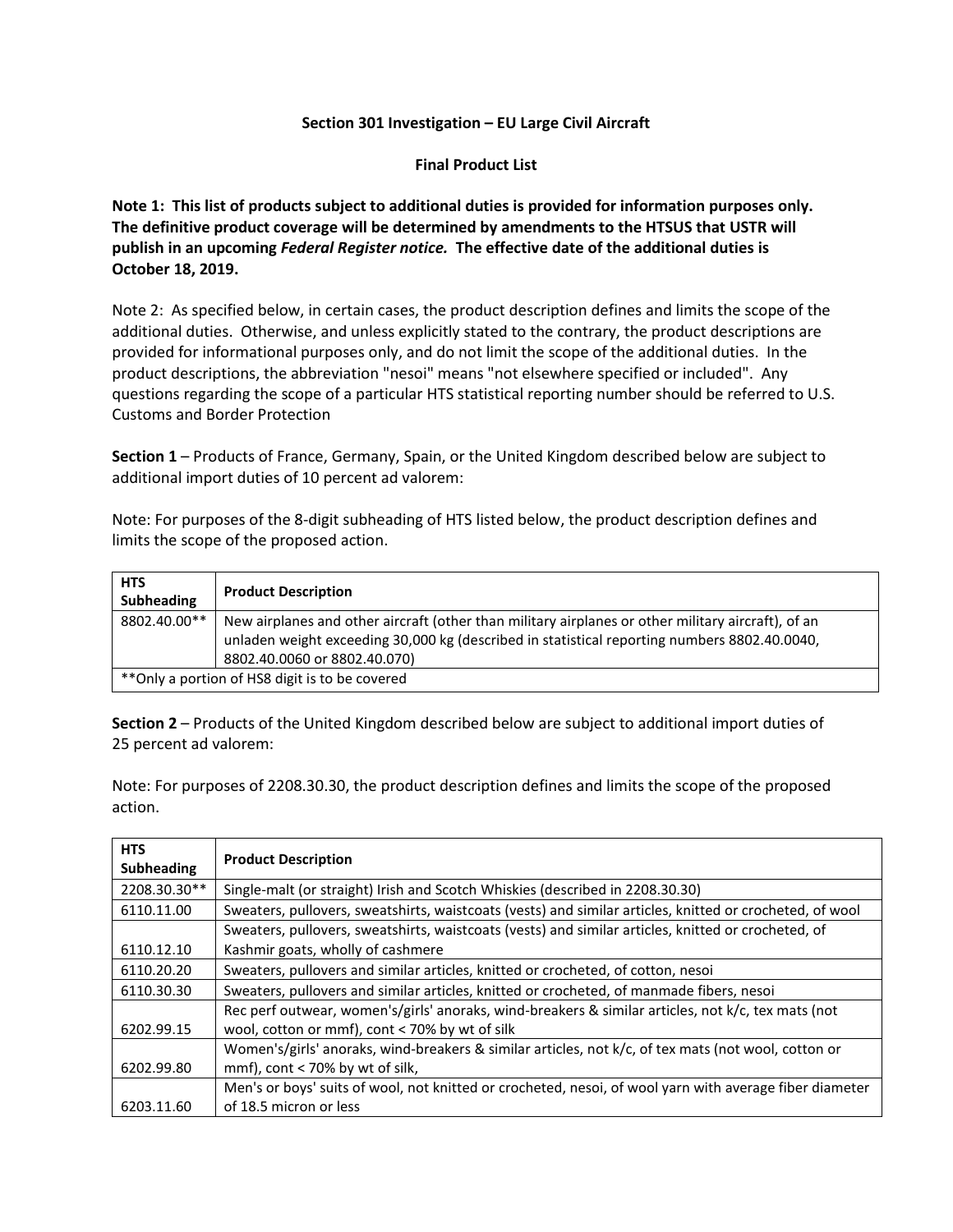| <b>HTS</b><br><b>Subheading</b> | <b>Product Description</b>                                                                                                                     |
|---------------------------------|------------------------------------------------------------------------------------------------------------------------------------------------|
| 6203.11.90                      | Men's or boys' suits of wool or fine animal hair, not knitted or crocheted, nesoi                                                              |
| 6203.19.30                      | Men's or boys' suits, of artificial fibers, nesoi, not knitted or crocheted                                                                    |
| 6203.19.90                      | Men's or boys' suits, of textile mats (except wool, cotton or mmf), containing under 70% by weight of<br>silk or silk waste, not knit or croch |
| 6208.21.00                      | Women's or girls' nightdresses and pajamas, not knitted or crocheted, of cotton                                                                |
|                                 | Women's or girls' swimwear, of textile materials(except mmf), containing 70% or more by weight of                                              |
| 6211.12.40                      | silk or silk waste, not knit or crocheted                                                                                                      |
|                                 | Women's or girls' swimwear, of textile materials(except mmf), containing under 70% by weight of silk                                           |
| 6211.12.80                      | or silk waste, not knit or crocheted                                                                                                           |
| 6301.30.00                      | Blankets (other than electric blankets) and traveling rugs, of cotton                                                                          |
| 6301.90.00                      | Blankets and traveling rugs, nesoi                                                                                                             |
|                                 | Bed linen, not knit or crocheted, printed, of cotton, cont any embroidery, lace, braid, edging,                                                |
| 6302.21.50                      | trimming, piping or applique work, n/napped                                                                                                    |
|                                 | Bed linen, not knit or croc, printed, of cotton, not cont any embroidery, lace, braid, edging, trimming,                                       |
| 6302.21.90                      | piping or applique work, not napped                                                                                                            |
|                                 | **Only a portion of HS8 digit is to be covered                                                                                                 |

**Section 3** – Products of Germany described below are subject to additional import duties of 25 percent ad valorem:

| <b>HTS</b><br><b>Subheading</b> | <b>Product Description</b>                                                                                                                |
|---------------------------------|-------------------------------------------------------------------------------------------------------------------------------------------|
| 0901.21.00                      | Coffee, roasted, not decaffeinated                                                                                                        |
| 0901.22.00                      | Coffee, roasted, decaffeinated                                                                                                            |
| 2101.11.21                      | Instant coffee, not flavored                                                                                                              |
| 8201.40.60                      | Axes, bill hooks and similar hewing tools (o/than machetes), and base metal parts thereof                                                 |
| 8203.20.20                      | Base metal tweezers                                                                                                                       |
| 8203.20.60                      | Pliers (including cutting pliers but not slip joint pliers), pincers and similar tools                                                    |
| 8203.30.00                      | Metal cutting shears and similar tools, and base metal parts thereof                                                                      |
| 8203.40.60                      | Pipe cutters, bolt cutters, perforating punches and similar tools, nesoi, and base metal parts thereof                                    |
| 8205.40.00                      | Screwdrivers and base metal parts thereof                                                                                                 |
| 8211.93.00                      | Knives having other than fixed blades                                                                                                     |
| 8211.94.50                      | Base metal blades for knives having other than fixed blades                                                                               |
| 8467.19.10                      | Tools for working in the hand, pneumatic, other than rotary type, suitable for metal working                                              |
| 8467.19.50                      | Tools for working in the hand, pneumatic, other than rotary type, other than suitable for metal<br>working                                |
| 8468.80.10                      | Machinery and apparatus, hand-directed or -controlled, used for soldering, brazing or welding, not<br>gas-operated                        |
| 8468.90.10                      | Parts of hand-directed or -controlled machinery, apparatus and appliances used for soldering, brazing,<br>welding or tempering            |
| 8505.11.00                      | Permanent magnets and articles intended to become permanent magnets after magnetization, of<br>metal                                      |
| 8514.20.40                      | Industrial or laboratory microwave ovens for making hot drinks or for cooking or heating food                                             |
| 9002.11.90                      | Objective lenses and parts & access. thereof, for cameras, projectors, or photographic enlargers or<br>reducers, except projection, nesoi |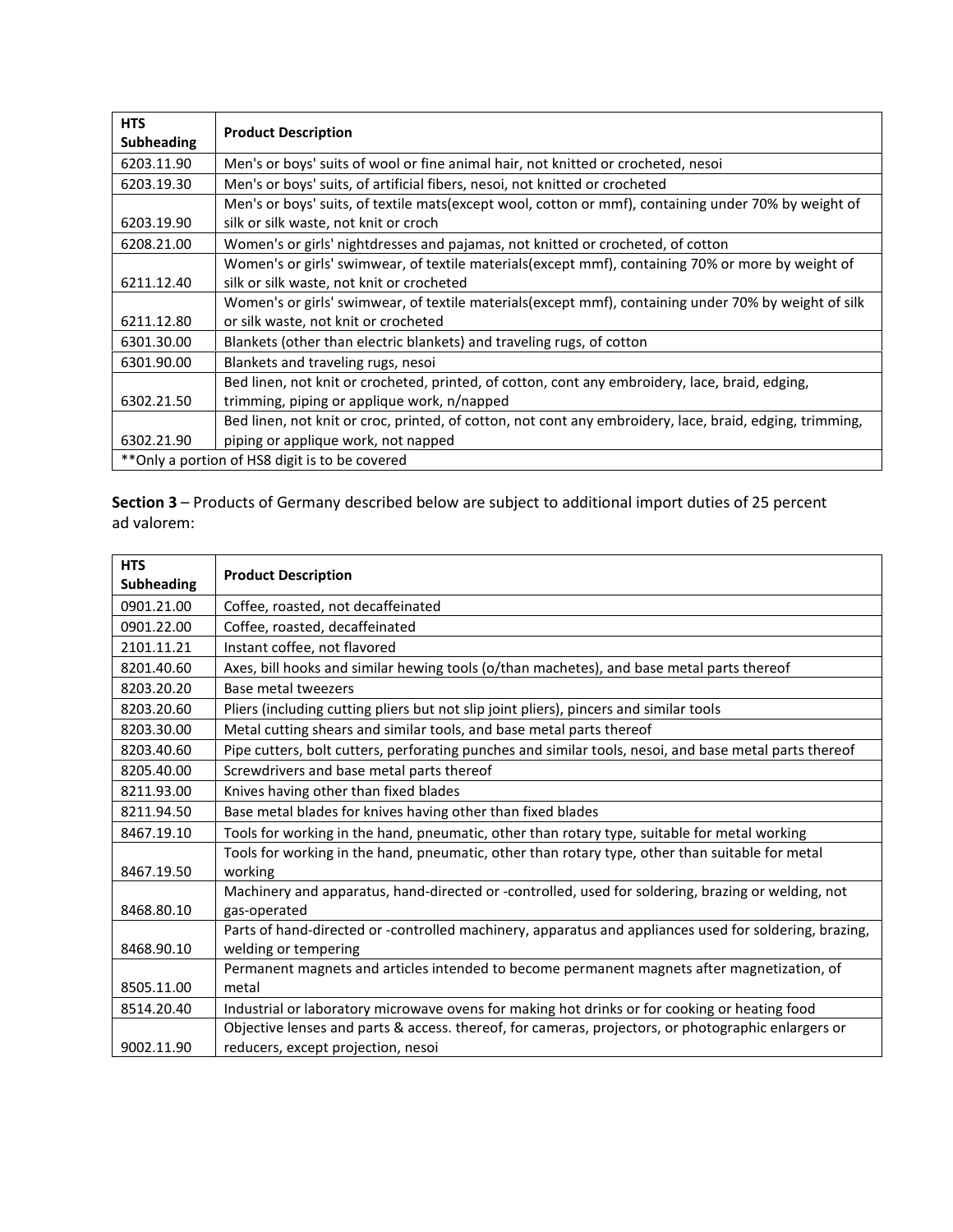**Section 4** – Products of Germany or the United Kingdom described below are subject to additional import duties of 25 percent ad valorem:

| <b>HTS</b><br><b>Subheading</b> | <b>Product Description</b>                                                                                                           |
|---------------------------------|--------------------------------------------------------------------------------------------------------------------------------------|
| 1905.31.00                      | Sweet biscuits                                                                                                                       |
| 1905.32.00                      | Waffles and wafers                                                                                                                   |
|                                 | Printed books, brochures, leaflets and similar printed matter in single sheets, whether or not                                       |
| 4901.10.00                      | folded                                                                                                                               |
| 4908.10.00                      | Transfers (decalcomanias), vitrifiable                                                                                               |
|                                 | Lithographs on paper or paperboard, not over 0.51 mm in thickness, printed not over 20 years at                                      |
| 4911.91.20                      | time of importation                                                                                                                  |
|                                 | Lithographs on paper or paperboard, over 0.51 mm in thickness, printed not over 20 years at time                                     |
| 4911.91.30                      | of importation                                                                                                                       |
| 4911.91.40                      | Pictures, designs and photographs, excluding lithographs on paper or paperboard, printed not over<br>20 years at time of importation |
|                                 | Self-propelled backhoes, shovels, clamshells and draglines with a 360 degree revolving                                               |
| 8429.52.10                      | superstructure                                                                                                                       |
|                                 | Self-propelled machinery with a 360 degree revolving superstructure, other than backhoes,                                            |
| 8429.52.50                      | shovels, clamshells and draglines                                                                                                    |
|                                 | Electromechanical tools for working in the hand, other than drills or saws, with self-contained                                      |
| 8467.29.00                      | electric motor                                                                                                                       |

**Section 5** – Products of Germany, Spain, or the United Kingdom described below are subject to additional import duties of 25 percent ad valorem:

| <b>HTS</b><br><b>Subheading</b> | <b>Product Description</b>                                                                                                                      |
|---------------------------------|-------------------------------------------------------------------------------------------------------------------------------------------------|
| 0203.29.40                      | Frozen meat of swine, other than retail cuts, nesoi                                                                                             |
| 0404.10.05                      | Whey protein concentrates                                                                                                                       |
| 0406.10.84                      | Fresh cheese, and substitutes for cheese, cont. cows milk, neosi, o/0.5% by wt. of butterfat, descr<br>in add US note 16 to Ch 4, not GN15      |
| 0406.10.88                      | Fresh cheese, and substitutes for cheese, cont. cows milk, neosi, o/0.5% by wt. of butterfat, not<br>descr in add US note 16 to Ch 4, not GN 15 |
| 0406.10.95                      | Fresh cheese, and substitutes for cheese, not cont. cows milk, neosi, o/0.5% by wt. of butterfat                                                |
| 0406.90.14                      | Described in general note 15 of the tariff schedule and entered pursuant to its provisions                                                      |
| 0406.90.16                      | Edam and gouda cheese, nesoi, subject to add. US note 20 to Ch. 4                                                                               |
| 0406.90.56                      | Cheeses, nesoi, from sheep's milk in original loaves and suitable for grating                                                                   |
|                                 | Virgin olive oil and its fractions, whether or not refined, not chemically modified, weighing with the                                          |
| 1509.10.20                      | immediate container under 18 kg                                                                                                                 |
|                                 | Olive oil, other than virgin olive oil, and its fractions, not chemically modified, weighing with the                                           |
| 1509.90.20                      | immediate container under 18 kg                                                                                                                 |
| 2005.70.12                      | Olives, green, not pitted, in saline, not ripe                                                                                                  |
| 2005.70.25                      | Olives, green, in a saline solution, pitted or stuffed, not place packed                                                                        |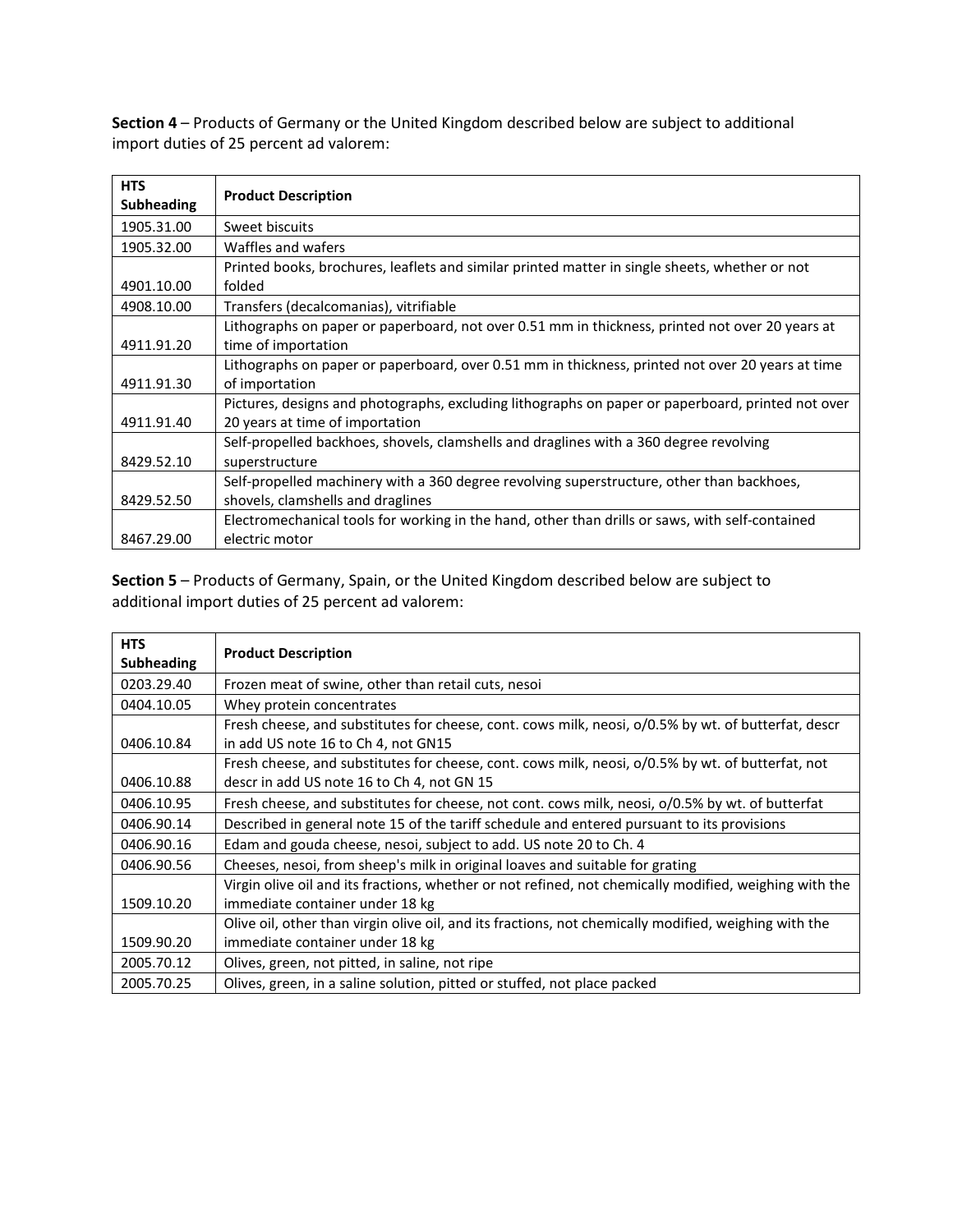**Section 6** – Products of Germany, Ireland, Italy, Spain, or the United Kingdom described below are subject to additional import duties of 25 percent ad valorem:

| <b>HTS</b><br>Subheading | <b>Product Description</b> |
|--------------------------|----------------------------|
| 2208.70.00               | Liqueurs and cordials      |

**Section 7** – Products of France, Germany, Spain or the United Kingdom described below are subject to additional import duties of 25 percent ad valorem:

| <b>HTS</b><br><b>Subheading</b> | <b>Product Description</b>                                                                                 |
|---------------------------------|------------------------------------------------------------------------------------------------------------|
|                                 | Olives, n/pitted, green, in saline sol., in contain. > 8 kg, drained wt, for repacking or sale, subject to |
| 0711.20.18                      | add. US note 5 to Ch. 7                                                                                    |
|                                 | Olives, n/pitted, green, in saline sol., in contain. > 8 kg, drained wt, for repacking or sale, not        |
| 0711.20.28                      | subject to add. US note 5 to Ch. 7                                                                         |
| 0711.20.38                      | Olives, n/pitted, nesoi                                                                                    |
|                                 | Olives, pitted or stuffed, provisionally preserved but unsuitable in that state for immediate              |
| 0711.20.40                      | consumption                                                                                                |
|                                 | Olives, green, not pitted, in saline, not ripe, in containers holding o/8 kg for repkg, not subject to     |
| 2005.70.08                      | add. US note 4 to Ch. 20                                                                                   |
|                                 | Olives, green, in saline, place packed, stuffed, in containers holding n/o 1 kg, aggregate quantity        |
| 2005.70.16                      | $n$ /o 2700 m ton/yr                                                                                       |
| 2005.70.23                      | Olives, green, in saline, place packed, stuffed, not in containers holding 1 kg or less                    |
| 2204.21.50                      | Wine other than Tokay (not carbonated), not over 14% alcohol, in containers not over 2 liters              |

**Section 8** – Products of Austria, Belgium, Bulgaria, Croatia, Cyprus, Czech Republic, Denmark, Estonia, Finland, Germany, Greece, Hungary, Ireland, Italy, Latvia, Luxembourg, Malta, Netherlands, Portugal, Romania, Slovakia, Slovenia, Spain, Sweden, or the United Kingdom described below are subject to additional import duties of 25 percent ad valorem:

| <b>HTS</b><br><b>Subheading</b> | <b>Product Description</b>                                                                                                     |
|---------------------------------|--------------------------------------------------------------------------------------------------------------------------------|
| 0406.90.95                      | Cheeses & subst. for cheese (incl. mixt.), nesoi, w/cows milk, w/butterfat o/0.5% by wt, subject to<br>Ch 4 US note 16 (quota) |

**Section 9** – Products of Austria, Belgium, Bulgaria, Croatia, Cyprus, Czech Republic, Denmark, Estonia, Germany, Greece, Hungary, Ireland, Italy, Latvia, Lithuania, Luxembourg, Malta, Netherlands, Portugal, Romania, Slovakia, Slovenia, Spain, Sweden, or the United Kingdom described below are subject to additional import duties of 25 percent ad valorem:

| <b>HTS</b><br>Subheading | <b>Product Description</b>                                                                |
|--------------------------|-------------------------------------------------------------------------------------------|
| 0406.90.46               | Swiss or Emmentaler cheese with eye formation, nesoi, subject to add. US note 25 to Ch. 4 |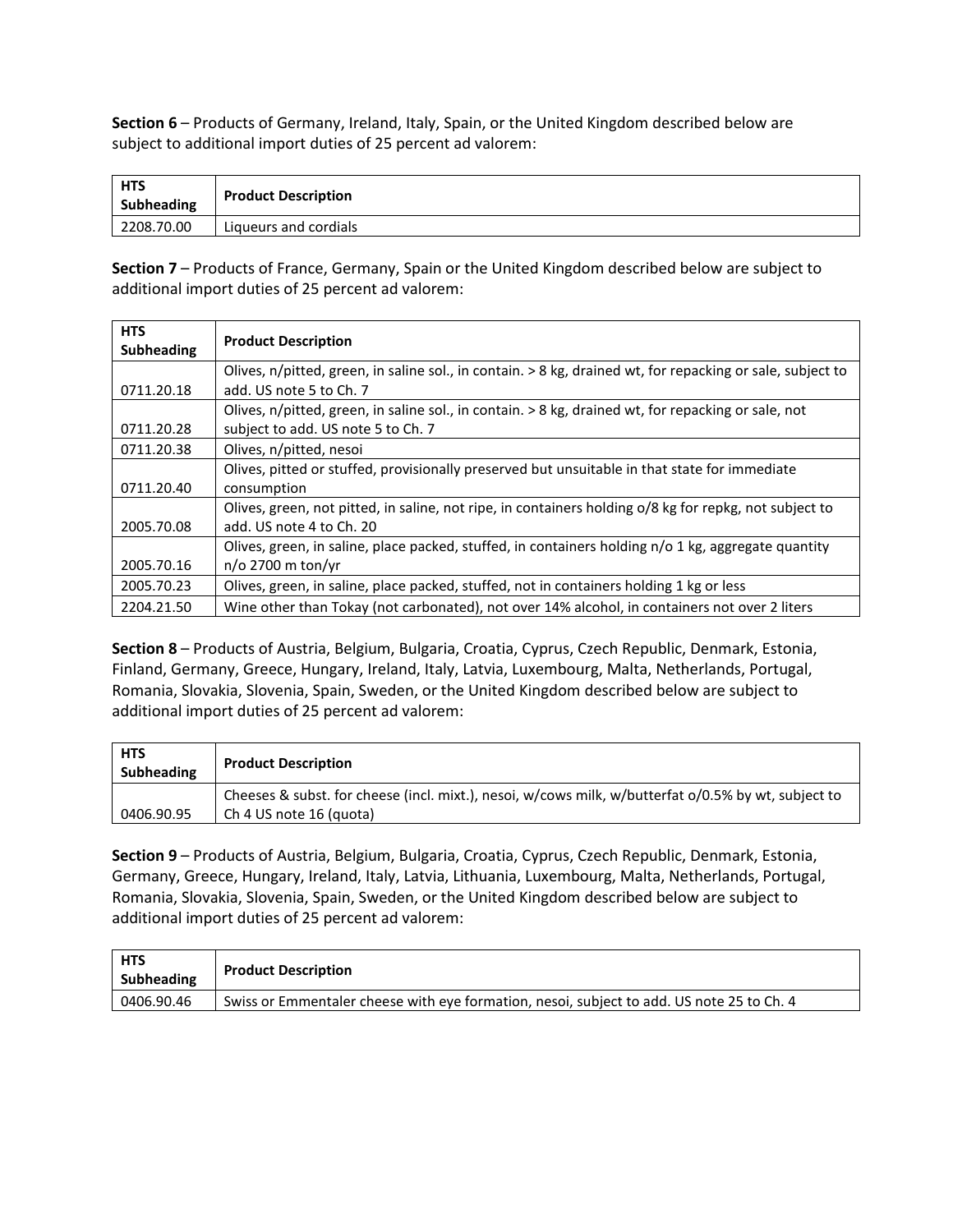**Section 10** – Products of Austria, Belgium, Bulgaria, Croatia, Cyprus, Czech Republic, Estonia, Finland, Germany, Greece, Hungary, Ireland, Italy, Latvia, Lithuania, Luxembourg, Malta, Netherlands, Portugal, Romania, Slovakia, Slovenia, Spain, Sweden, or the United Kingdom described below are subject to additional import duties of 25 percent ad valorem:

| <b>HTS</b><br>Subheading | <b>Product Description</b>                                                                                                                     |
|--------------------------|------------------------------------------------------------------------------------------------------------------------------------------------|
| 1602.49.20               | Pork other than ham and shoulder and cuts thereof, not containing cereals or vegetables, boned<br>and cooked and packed in airtight containers |

**Section 11** – Products of Austria, Belgium, Croatia, Cyprus, Czech Republic, Denmark, Estonia, Finland, Germany, Greece, Hungary, Ireland, Italy, Latvia, Lithuania, Luxembourg, Malta, Netherlands, Poland, Portugal, Romania, Slovakia, Slovenia, Spain, Sweden, or the United Kingdom described below are subject to additional import duties of 25 percent ad valorem:

| HTS<br>Subheading | <b>Product Description</b>                                                       |
|-------------------|----------------------------------------------------------------------------------|
| 0406.90.57        | Pecorino cheese, from sheep's milk, in original loaves, not suitable for grating |

**Section 12** – Products of Austria, Belgium, Bulgaria, Croatia, Cyprus, Czech Republic, Denmark, Estonia, Finland, Germany, Greece, Hungary, Ireland, Italy, Latvia, Lithuania, Luxembourg, Malta, Netherlands, Portugal, Romania, Slovakia, Slovenia, Spain, Sweden, or the United Kingdom described below are subject to additional import duties of 25 percent ad valorem:

| <b>HTS</b><br><b>Subheading</b> | <b>Product Description</b>                                                                                                      |
|---------------------------------|---------------------------------------------------------------------------------------------------------------------------------|
| 0403.10.90                      | Yogurt, not in dry form, whether or not flavored or containing add fruit or cocoa                                               |
| 0405.10.10                      | Butter subject to quota pursuant to chapter 4 additional US note 6                                                              |
| 0405.10.20                      | Butter not subject to general note 15 and in excess of quota in chapter 4 additional U.S. note 6                                |
| 0406.30.89                      | Processed cheese (incl. mixtures), nesoi, w/cow's milk, not grated or powdered, subject to add US<br>note 16 to Ch. 4, not GN15 |
|                                 | Cheeses & subst. for cheese (incl. mixt.), nesoi, w/o cows milk, w/butterfat o/0.5% by wt, not                                  |
| 0406.90.99                      | GN15                                                                                                                            |
| 0811.90.80                      | Fruit, nesoi, frozen, whether or not previously steamed or boiled                                                               |
|                                 | Pork sausages and similar products of pork, pork offal or blood; food preparations based on these                               |
| 1601.00.20                      | products                                                                                                                        |
| 2008.60.00                      | Cherries, otherwise prepared or preserved, nesoi                                                                                |
|                                 | Peaches (excluding nectarines), otherwise prepared or preserved, not elsewhere specified or                                     |
| 2008.70.20                      | included                                                                                                                        |
|                                 | Mixtures of fruit or other edible parts of plants, otherwise prepared or preserved, nesoi (excluding                            |
| 2008.97.90                      | tropical fruit salad)                                                                                                           |
| 2009.89.65                      | Cherry juice, concentrated or not concentrated                                                                                  |
| 2009.89.80                      | Juice of any single vegetable, other than tomato, concentrated or not concentrated                                              |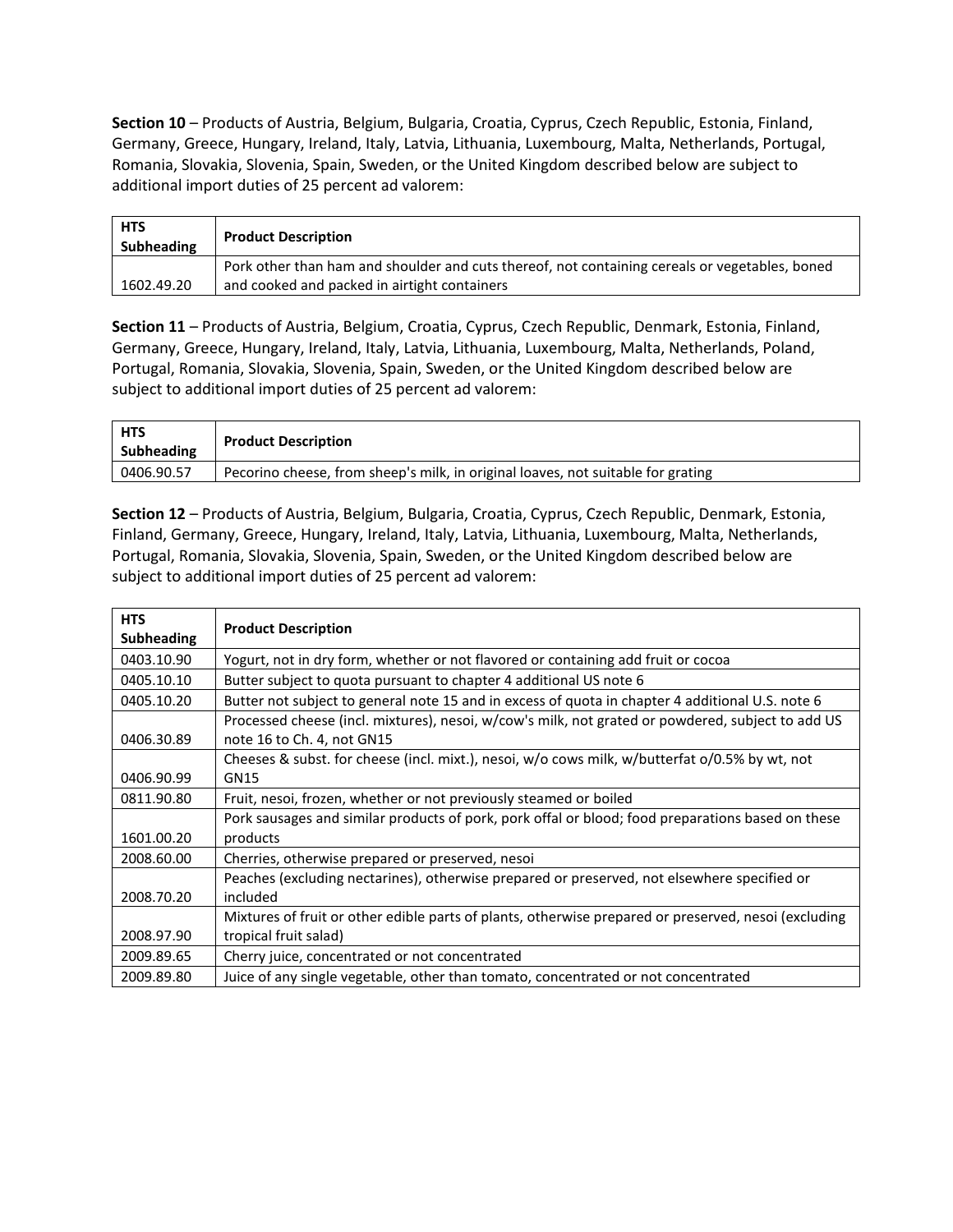**Section 13** – Products of Austria, Belgium, Bulgaria, Croatia, Cyprus, Czech Republic, Denmark, Estonia, Finland, France, Germany, Greece, Hungary, Ireland, Italy, Latvia, Lithuania, Luxembourg, Malta, Netherlands, Portugal, Romania, Slovakia, Slovenia, Spain, Sweden, or the United Kingdom described below are subject to additional import duties of 25 percent ad valorem:

| <b>HTS</b><br>Subheading | <b>Product Description</b>                                                                           |
|--------------------------|------------------------------------------------------------------------------------------------------|
|                          | Butter substitute dairy spreads, over 45% butterfat weight, not subj to gen note 15 and in excess of |
| 0405.20.30               | quota in ch. 4 additional US note 14                                                                 |
|                          | Other dairy spreads, not butter substitutes or of a type provided for in chapter 4 additional US     |
| 0405.20.80               | note 1                                                                                               |
|                          | Processed cheese (incl. mixtures), nesoi, n/o 0.5% by wt. butterfat, not grated or powdered,         |
| 0406.30.85               | subject to Ch4 US note 23, not GN15                                                                  |
|                          | Cheeses & subst. for cheese (incl. mixt.), nesoi, w/ or from cheddar cheese, not subj. to add. US    |
| 0406.90.78               | note 18 to Ch.4, not GN15                                                                            |
| 1602.41.90               | Prepared or preserved pork hams and cuts thereof, not containing cereals or vegetables, nesoi        |
| 1602.42.20               | Pork shoulders and cuts thereof, boned and cooked and packed in airtight containers                  |
|                          | Prepared or preserved pork shoulders and cuts thereof, other than boned and cooked and packed        |
| 1602.42.40               | in airtight containers                                                                               |
| 1602.49.40               | Prepared or preserved pork, not containing cereals or vegetables, nesoi                              |
| 1602.49.90               | Prepared or preserved pork, nesoi                                                                    |

**Section 14** – Products of Austria, Belgium, Bulgaria, Croatia, Cyprus, Czech Republic, Denmark, Estonia, Finland, Germany, Greece, Hungary, Ireland, Italy, Latvia, Lithuania, Luxembourg, Malta, Netherlands, Poland, Portugal, Romania, Slovakia, Slovenia, Spain, Sweden, or the United Kingdom described below are subject to additional import duties of 25 percent ad valorem:

| <b>HTS</b><br><b>Subheading</b> | <b>Product Description</b>                                                                           |
|---------------------------------|------------------------------------------------------------------------------------------------------|
|                                 | Fats and oils derived from milk, other than butter or dairy spreads, subject to quota pursuant to    |
| 0405.90.10                      | chapter 4 additional US note 14                                                                      |
| 0406.30.51                      | Gruyere-process cheese, processed, not grated or powdered, subject to add. US note 22 to Ch. 4       |
|                                 | Gruyere-process cheese, processed, not grated or powdered, not subject to gen note 15 or add. US     |
| 0406.30.53                      | note 22 to Ch. 4                                                                                     |
| 0406.40.54                      | Blue-veined cheese, nesoi, in original loaves, subject to add. US note 17 to Ch. 4                   |
| 0406.90.08                      | Cheddar cheese, neosi, subject to add. US note 18 to Ch. 4                                           |
| 0406.90.12                      | Cheddar cheese, nesoi, not subject to gen. note 15 of the HTS or to add. US note 18 to Ch. 4         |
|                                 | Romano, Reggiano, Parmesan, Provolone, and Provoletti cheese, nesoi, from cow's milk, subject to     |
| 0406.90.41                      | add. US note 21 to Ch. 4                                                                             |
|                                 | Romano, Reggiano, Parmesan, Provolone, and Provoletti cheese, nesoi, from cow's milk, not subj       |
| 0406.90.42                      | to GN 15 or Ch4 US note 21                                                                           |
|                                 | Swiss or Emmentaler cheese with eye formation, nesoi, not subject to gen. note 15 or to add. US      |
| 0406.90.48                      | note 25 to Ch. 4                                                                                     |
|                                 | Cheeses & subst. for cheese (incl. mixt.), nesoi, w/ or from swiss, emmentaler or gruyere, subj. to  |
| 0406.90.90                      | add. US note 22 to Ch.4, not GN15                                                                    |
|                                 | Cheeses & subst. for cheese (incl. mixt.), nesoi, w/cows milk, w/butterfat o/0.5% by wt, not subject |
| 0406.90.97                      | to Ch4 US note 16, not GN15                                                                          |
| 1605.53.60                      | Mussels, prepared or preserved                                                                       |
| 2007.99.70                      | Currant and berry fruit jellies                                                                      |
| 2008.40.00                      | Pears, otherwise prepared or preserved, nesoi                                                        |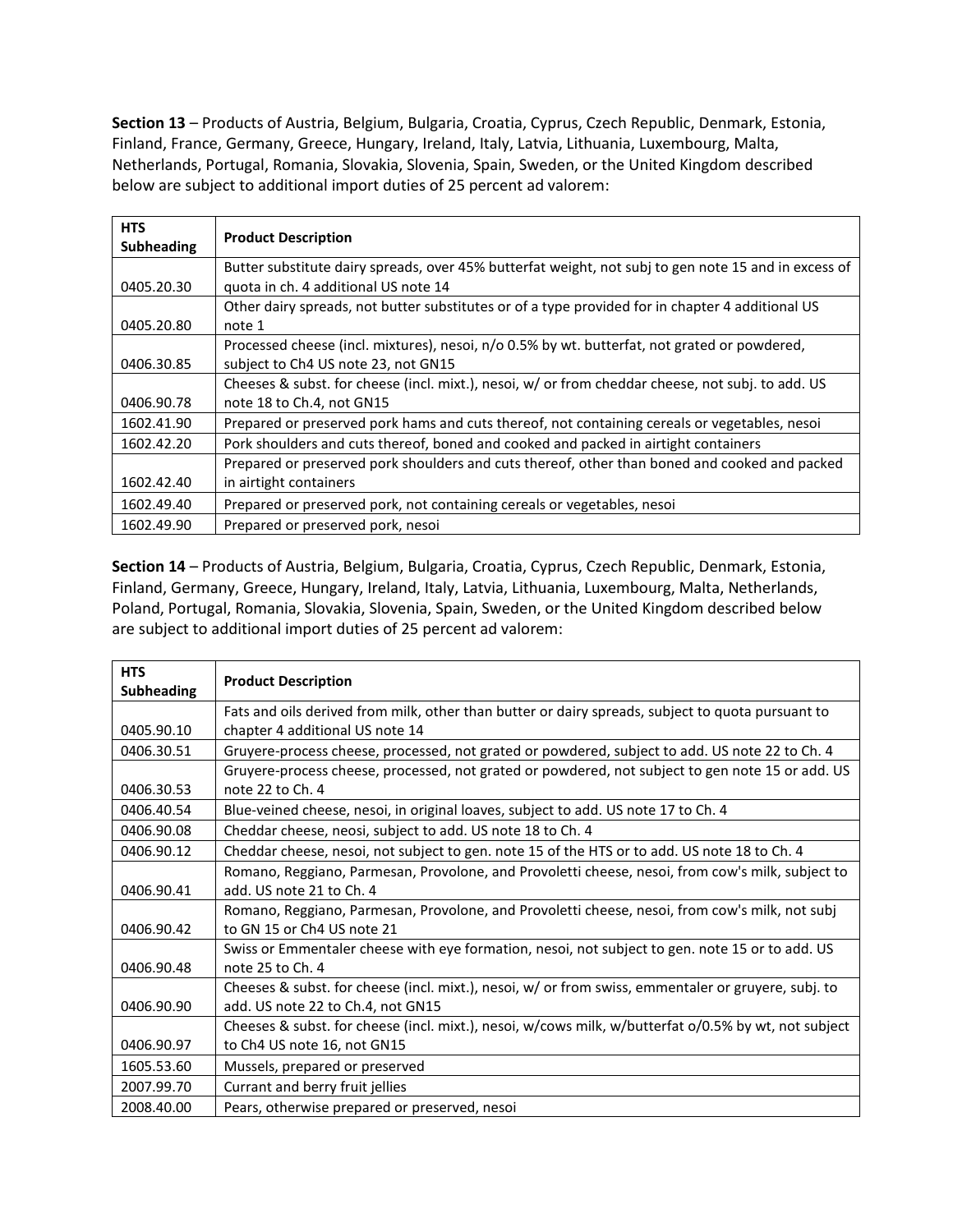| HTS<br>Subheading | <b>Product Description</b>                    |
|-------------------|-----------------------------------------------|
| 2009.89.20        | Pear juice, concentrated or not concentrated  |
| 2009.89.40        | Prune juice, concentrated or not concentrated |

**Section 15** – Products of Austria, Belgium, Bulgaria, Croatia, Cyprus, Czech Republic, Denmark, Estonia, Finland, France, Germany, Greece, Hungary, Ireland, Italy, Latvia, Lithuania, Luxembourg, Malta, Netherlands, Poland, Portugal, Romania, Slovakia, Slovenia, Spain, Sweden, or the United Kingdom described below are subject to additional import duties of 25 percent ad valorem:

| <b>HTS</b><br><b>Subheading</b> | <b>Product Description</b>                                                                                                                  |
|---------------------------------|---------------------------------------------------------------------------------------------------------------------------------------------|
| 0403.10.50                      | Yogurt, in dry form, whether or not flavored or containing add fruit or cocoa, not subject to gen<br>nte 15 or add. US nte 10 to Ch.4       |
| 0403.90.85                      | Fermented milk o/than dried fermented milk or o/than dried milk with added lactic ferments                                                  |
| 0403.90.90                      | Curdled milk/cream/kephir & other fermentd or acid. milk/cream subject to add US note 10 to<br>Ch.4                                         |
|                                 | Butter substitute dairy spreads, over 45% butterfat weight, subject to quota pursuant to chapter 4                                          |
| 0405.20.20                      | additional US note 14                                                                                                                       |
| 0406.10.28                      | Fresh (unripened/uncured) cheddar cheese, cheese/subs for cheese cont or proc from cheddar<br>cheese, not subj to Ch4 US note 18, not GN15  |
| 0406.10.54                      | Fresh (unripened/uncured) Italian-type cheeses from cow milk, cheese/substitutes cont or proc<br>therefrom, subj to Ch4 US nte 21, not GN15 |
| 0406.10.58                      | Fresh (unrip./uncured) Italian-type cheeses from cow milk, cheese/substitutes cont or proc<br>therefrom, not subj to Ch4 US note 21 or GN15 |
|                                 | Fresh (unripened/uncured) Swiss/emmentaler cheeses exc eye formation, gruyere-process cheese                                                |
| 0406.10.68                      | and cheese cont or proc. from such, not subj                                                                                                |
|                                 | Romano, reggiano, provolone, provoletti, sbrinz and goya, made from cow's milk, grated or                                                   |
| 0406.20.51                      | powdered, subject to add US note 21 to Ch.4                                                                                                 |
| 0406.20.53                      | Romano, reggiano, provolone, provoletti, sbrinz and goya, made from cow's milk, grated or<br>powdered, not subj to Ch4 US nte 21 or GN15    |
|                                 | Cheese containing or processed from american-type cheese (except cheddar), grated or powdered,                                              |
| 0406.20.69                      | subject to add US note 19 to Ch. 4                                                                                                          |
| 0406.20.77                      | Cheese containing or processed from italian-type cheeses made from cow's milk, grated or<br>powdered, subject to add US note 21 to Ch. 4    |
|                                 | Cheese containing or processed from italian-type cheeses made from cow's milk, grated or                                                    |
| 0406.20.79                      | powdered, not subject to add US note 21 to Ch. 4                                                                                            |
|                                 | Cheese (including mixtures), nesoi, n/o 0.5% by wt. of butterfat, grated or powdered, not subject<br>to add US note 23 to Ch. 4             |
| 0406.20.87                      | Cheese (including mixtures), nesoi, o/0.5% by wt of butterfat, w/cow's milk, grated or powdered,                                            |
| 0406.20.91                      | not subject to add US note 16 to Ch. 4                                                                                                      |
| 0406.30.05                      | Stilton cheese, processed, not grated or powdered, subject to add US note 24 to Ch. 4                                                       |
|                                 | Blue-veined cheese (except roquefort), processed, not grated or powdered, not subject to gen.                                               |
| 0406.30.18                      | note 15 or add. US note 17 to Ch. 4                                                                                                         |
|                                 | Cheddar cheese, processed, not grated or powdered, not subject to gen note 15 or in add US note                                             |
| 0406.30.28                      | 18 to Ch. 4                                                                                                                                 |
| 0406.30.34                      | Colby cheese, processed, not grated or powdered, subject to add US note 19 to Ch. 4                                                         |
| 0406.30.38                      | Colby cheese, processed, not grated or powdered, not subject to gen note 15 or add US note 19 to<br>Ch.4                                    |